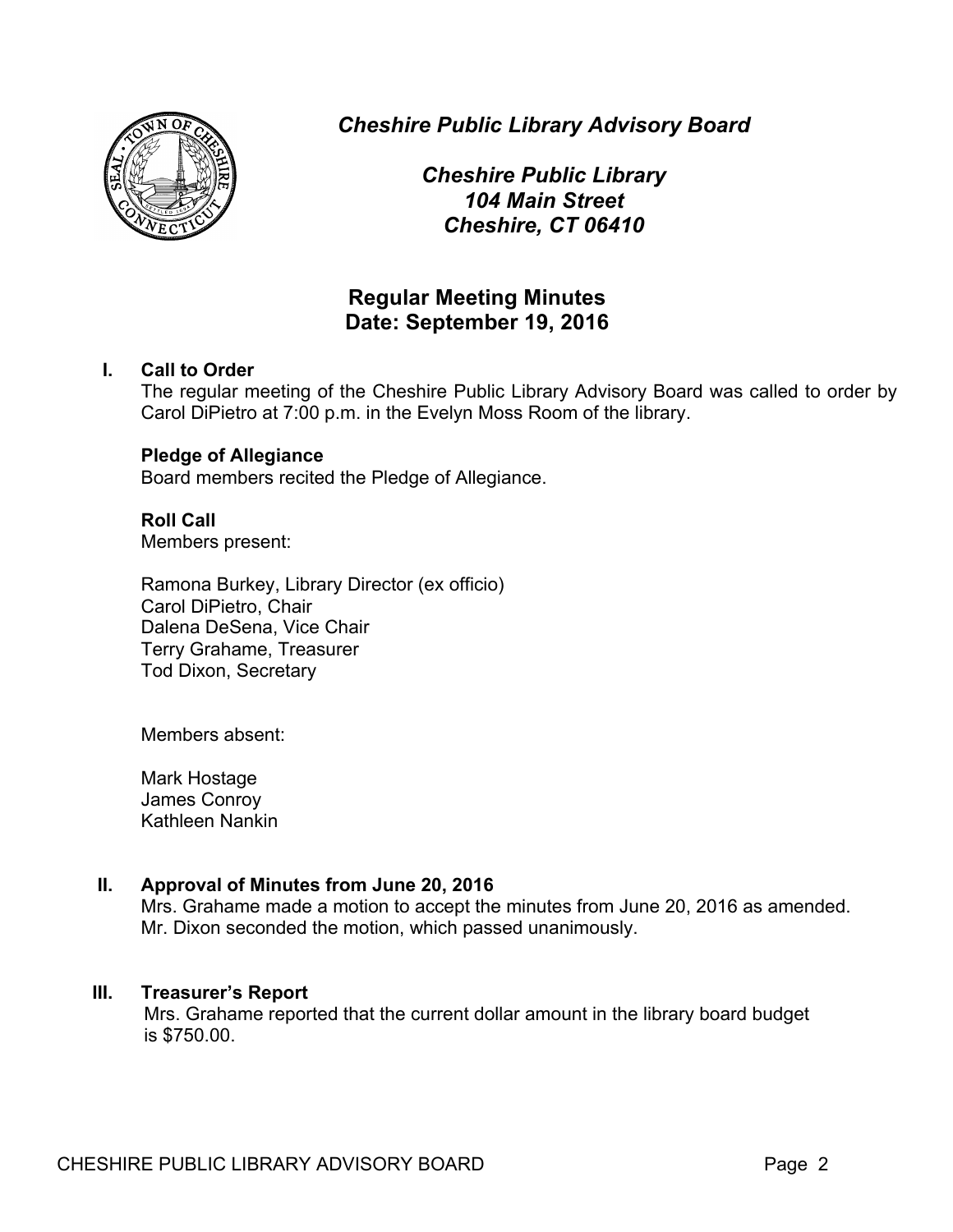#### **IV. Communications**

There was nothing new to report.

#### **V. Report of the Chair**

Mrs. DiPietro shared articles about libraries in other communities regarding fundraising events. Middlebury Library is holding a "meet and greet" to attract patrons. One session will be held in the morning from 11:00am – 11:30am and the other will be held in the evening from 7:00pm – 7:30pm.

Mrs. DiPietro worked at the Library Booth during the Fall Festival on September 10 where Spin the Wheel game was played and prizes awarded.

**National Friends of Libraries Week** will be held from October 16 – 22. Events will be planned including a reception with music.

**The Supporter Appreciation Reception is on the evening of Wednesday, October 19, 2016 at 6:00 p.m.** The library takes the opportunity during the reception to thank the board members, Friends, volunteers, donors, and everyone who contributes to make the library an excellent resource for the community.

Mrs. DiPietro mentioned that the Friends of the Library group is requesting that a Library Board member attend its meeting each month. Its meeting date has changed to the 2nd Monday of the month which will be effective in November. Mrs. Burkey advised that Mrs. DiPietro reach out to Sue Duffy and provided her contact information. This will be discussed in more detail at the October Library Board meeting.

# **VI. Report of the Library Director**

#### **Technology**

Mrs. Burkey reported that the self-checkout credit card payment terminals have been changed to EMV-compliant chip card readers. Lynda.com, an online video-based learning site is now live. Mobile hot stops are now available for checkout. They convert cell phone signals to wireless signals so that users can have Wi-Fi on the road. A small quantity of laptops on a lockable charging cart have been purchased which staff can use for "pop-up" computer and database instruction classes for the public, since there is no space for a computer lab. Microsoft Word classes which have already taken place using the laptops have received rave reviews.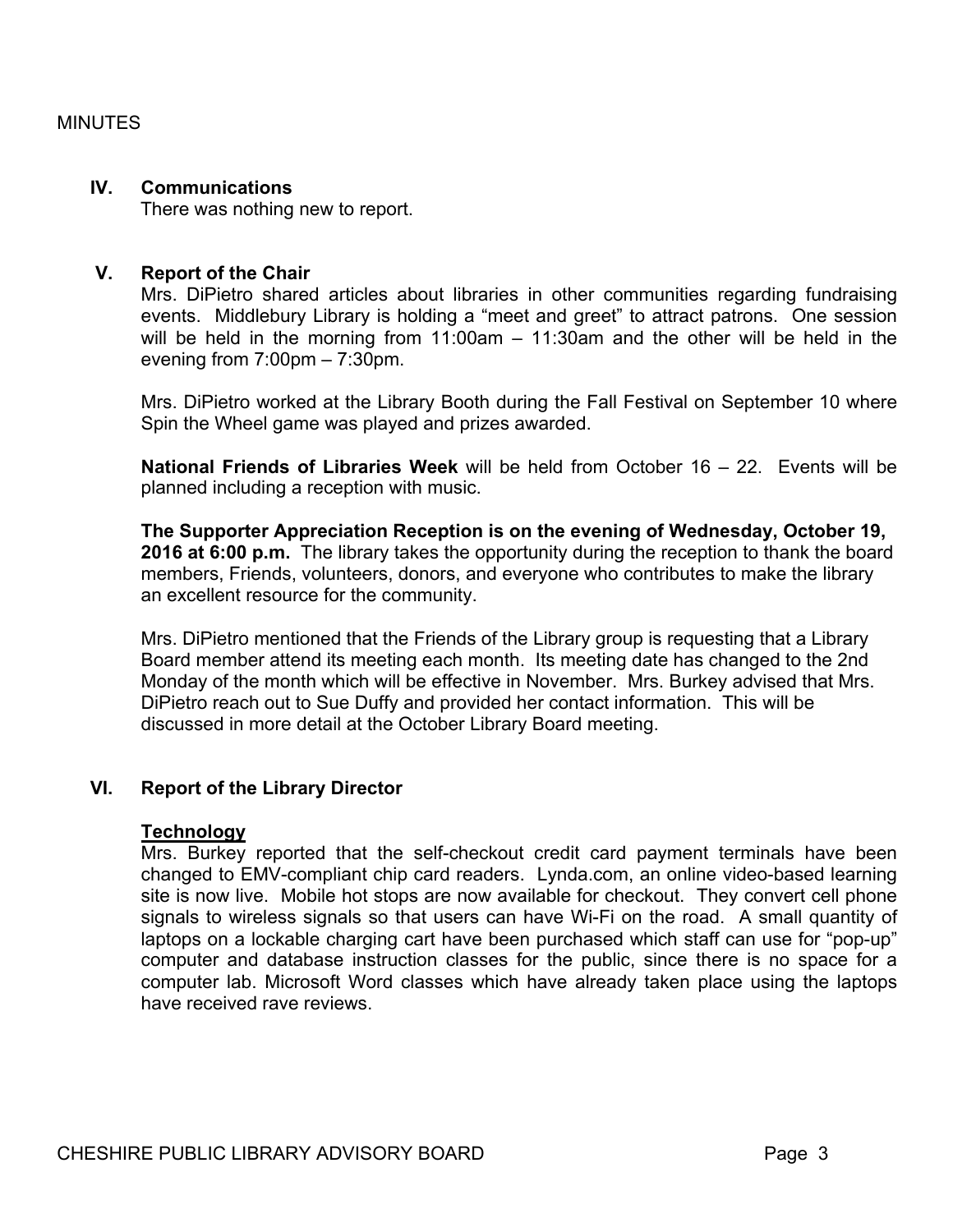#### **Programs and Services**

The summer reading program for all ages was well received. Comments made by patrons were noted. The kickoff party at Artsplace and the finale party at the Cheshire Community Pool were big hits.

"1, 2, 3 Play With Me" has been well received as well. Children and their parents can find new ways to interact with each other and be on track with child development. Trying new and different toys allow parents to see their children's reactions and get ideas as to how these toys can be used at home. These activities build confidence for both the parents and children. Positive comments from parents and grandparents were noted.

#### **Personnel**

The library will be closed on Columbus Day on Monday, October 10. Contract negotiations with the library union are ongoing.

#### **Financial**

The library's request for \$250,000 in the Five-Year Capital Plan was approved on August 31. The library is waiting to be added to the State Bond Commission agenda which may happen as early as September 30. This is for half of the State's funding during the five years for renovations.

#### **Buildings and Grounds**

The exterior library sign has been installed and is operating. The sign is illuminated until 9:00pm daily.

The HVAC unit for the Mary Baldwin Room has been replaced and is operating. It is being tweaked for comfortable temperatures.

#### **Policies and Planning**

The revised library fine ordinance became effective on July 1, 2016. The Ordinance Review Committee suggested that Mrs. Burkey work with the Town Manager, Town Attorney and insurance provider to draft a policy regarding the serving of alcohol at the library and Artsplace including vendors being in charge of everything related to alcohol – set ups, i.d. checks, etc. so that the venues do not assume liability. Mrs. Burkey will report back with further developments.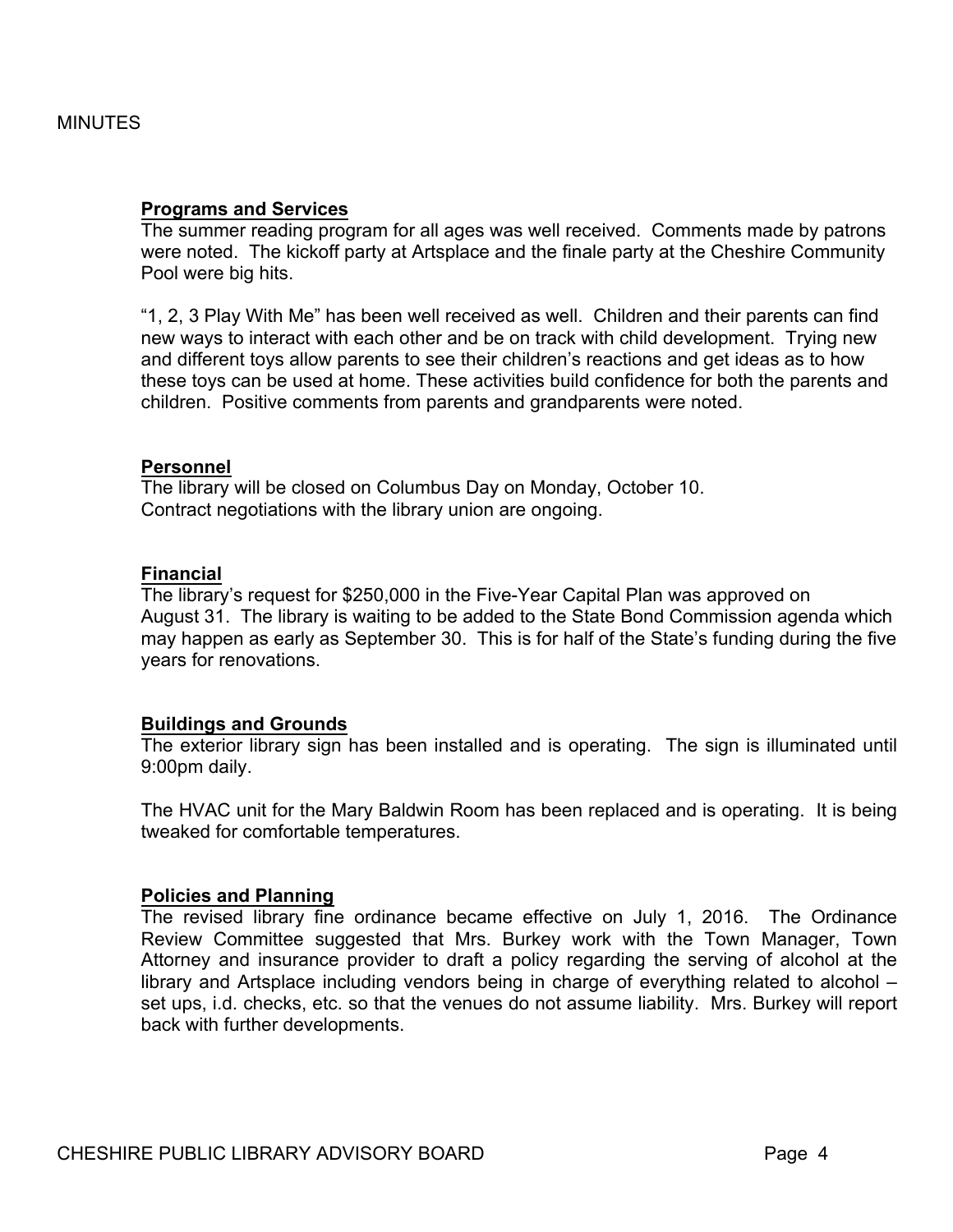#### **Other**

**National Friends of Libraries Week** will be held from October 16 – 22. The theme of "Friendship" will be used to celebrate the week's activities for children. A concert for families will take place on October 22 with a performance by "Belle of the Fall". The Cheshire Town Council will issue a proclamation about the Friends of Libraries Week at its October 11<sup>th</sup> meeting.

**The Supporter Appreciation Reception is on the evening of Wednesday, October 19, 2016 at 6:00 p.m.** The library takes the opportunity during the reception to thank the board members, Friends, volunteers, donors, and everyone who contributes to make the library an excellent resource for the community.

*Please see our monthly calendar at www.cheshirelibrary.org for a full listing of library programs and events.*

#### **VII. Unfinished Business**

There was nothing to report.

## **VIII. New Business**

#### **ACLB Conference Registration**

Please contact Ramona Burkey by October 7 if you are interested in attending the ACLB Conference on November 4<sup>th</sup> at the University of Hartford. Best Practices and Library Board Basics will be discussed during the conference.

Mrs. DeSena asked about the thermometer gauge to track progress of library cards and about bringing Power School membership to the local schools. Students who sign up for library cards can get a sticker from their teachers as a reward. A suggestion was made that this information be posted on the library's website.

Happy Birthday to Tod Dixon and thank you to Carol DiPietro for the delicious birthday cake! Tod, wishing you many happy years!